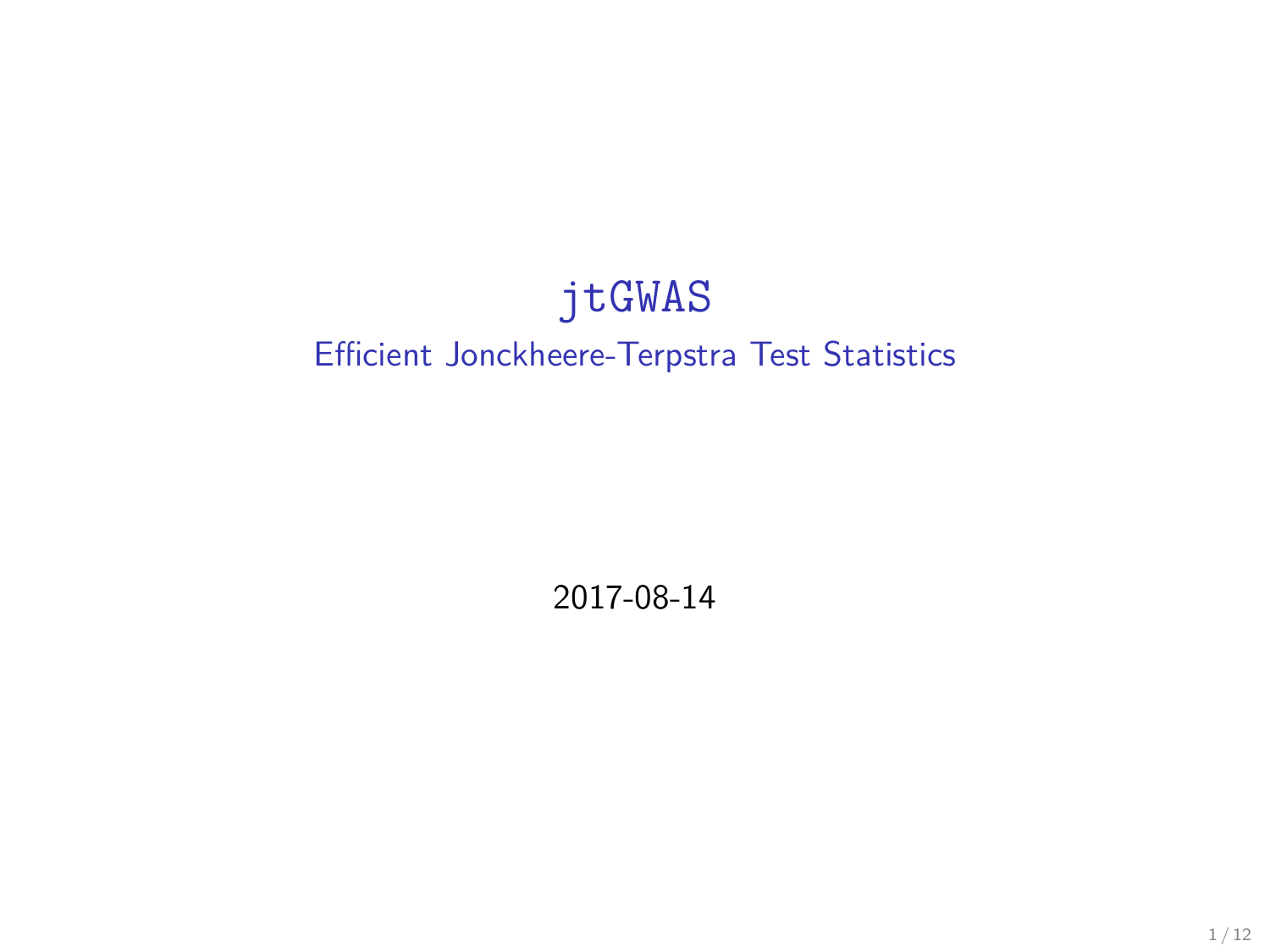### **Outline**

[Introduction](#page-2-0)

[Example](#page-5-0)

[Session Information](#page-11-0)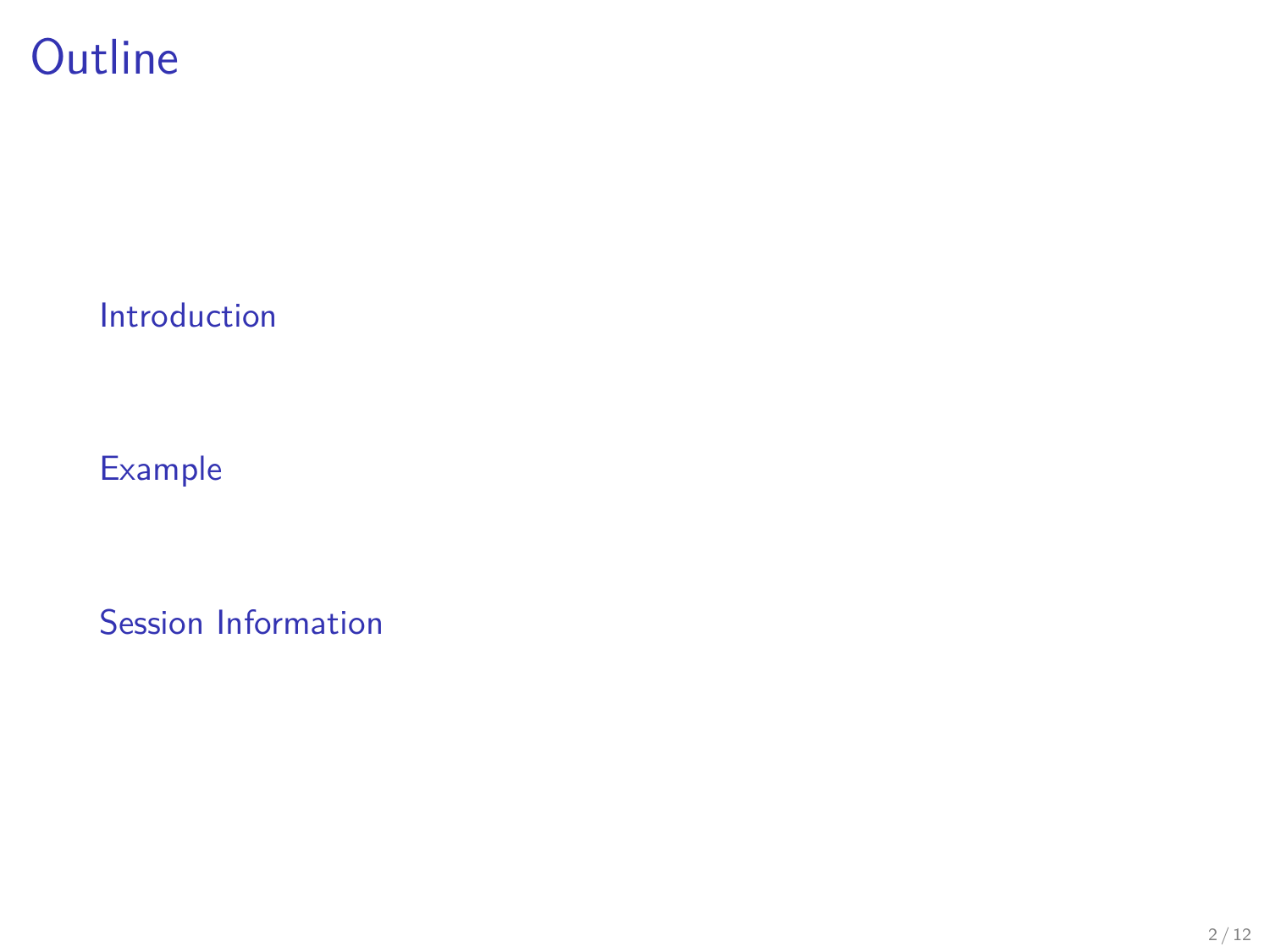# <span id="page-2-0"></span>Introduction

- $\triangleright$  This document provides an example for using the jtGWAS package to calculate the Jonckheere-Terpstra test statistics for large data sets (multiple markers and genome-wide SNPs) commonly encountered in GWAS.
- $\triangleright$  The calculation of the standardized test statistic employs the null variance equation as defined by Hollander and Wolfe (1999, eq. 6.19) to account for ties in the data.
- $\triangleright$  The major algorithm in this package is written in  $C_{++}$ , which is ported to R by Rcpp, to facilitate fast computation.
- $\blacktriangleright$  Features of this package include:
	- 1 OpenMP supported parallelization
	- 2 Customized output of top m significant SNPs for each marker
	- 3  $O(N \times \log(N))$  computational complexity (where N is the number of the samples)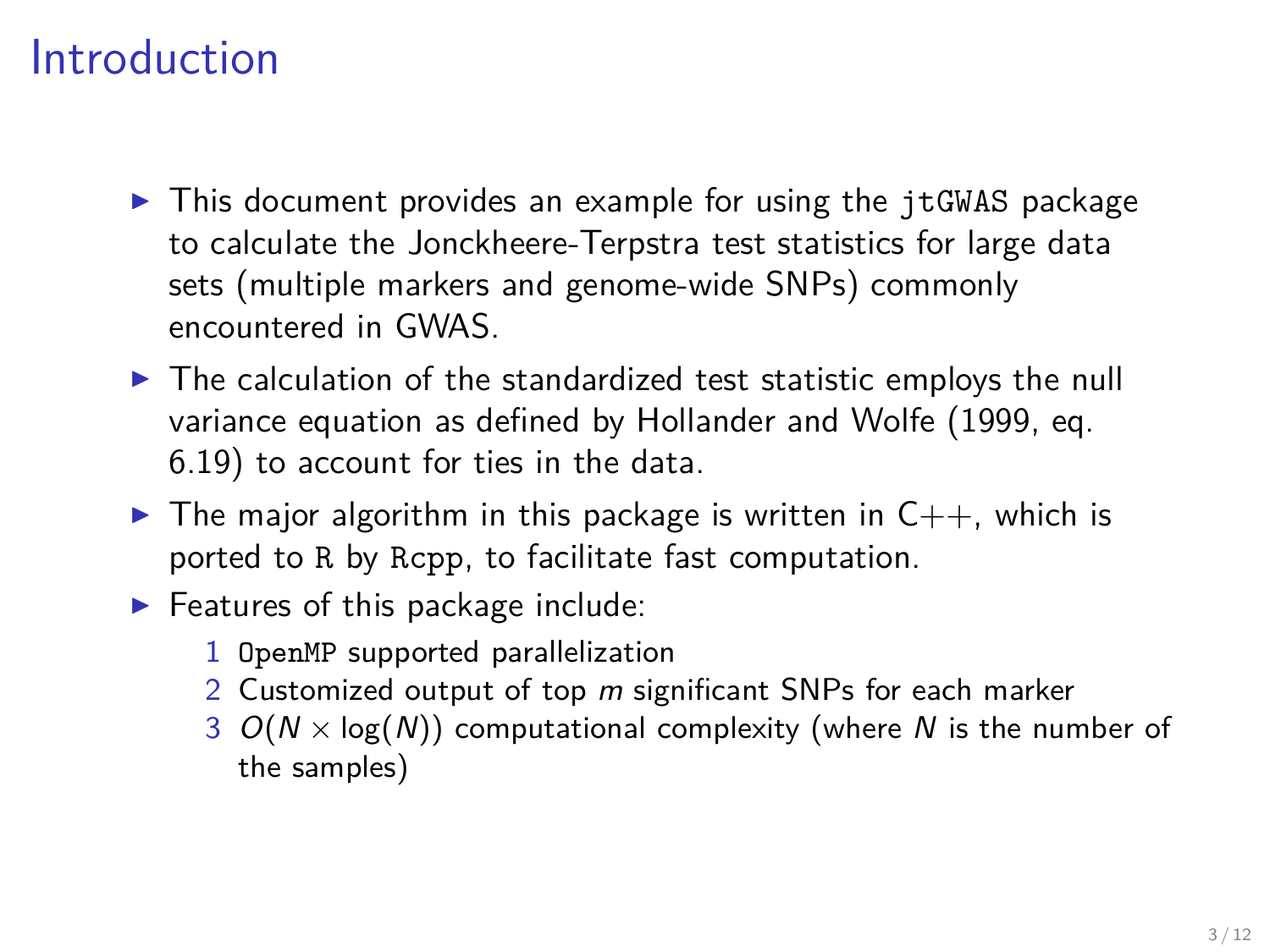# jtGWAS

res <- **jtGWAS**(X, G, outTopN=15, numThreads=1, standardized=TRUE)

Function aguments:

- X: Matrix of marker levels, with sample IDs as row names and marker IDs as column names.
- G: Matrix of genotypes, with sample IDs as row names and SNP IDs as column names.
- outTopN: Number of top statistics to return (i.e., the largest  $n$ standardized statistics). The default value is 15. If outTopN is set to NA, all results will be returned.
- numThreads: Number of threads to use for parallel computation. The default value is 1 (sequential computation).
- standardized: A boolean to specify whether to return standardized statistics or non-standardized statistics. The default value is TRUE, returning standardized statistics.

Users may wish to consider the dplyr::recode() function for converting non-numeric group indices into ordinal values for argument G.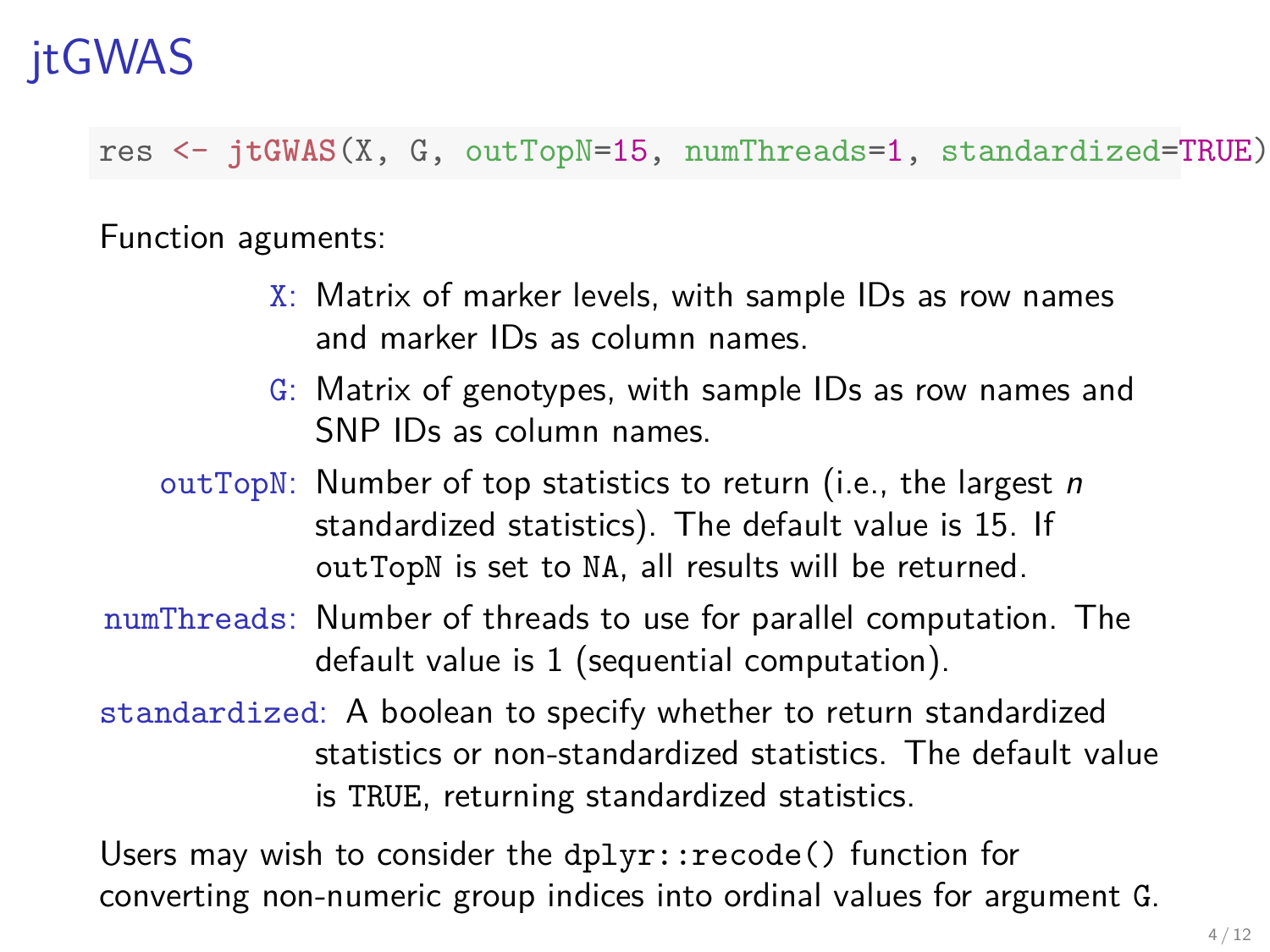# Returned Values

Function returns:

- J: A matrix of standardized/non-standardized Jonckheere Terpstra test statistics, depending on option standardized, with column names from input X. If outTopN is not NA, results are sorted within each column.
- gSnipID: If outTopN is not NA, this is a matrix of column names from G associated with top standardized Jonckheere Terpstra test statistics from J. Otherwise this is an unsorted vector of column names from input G.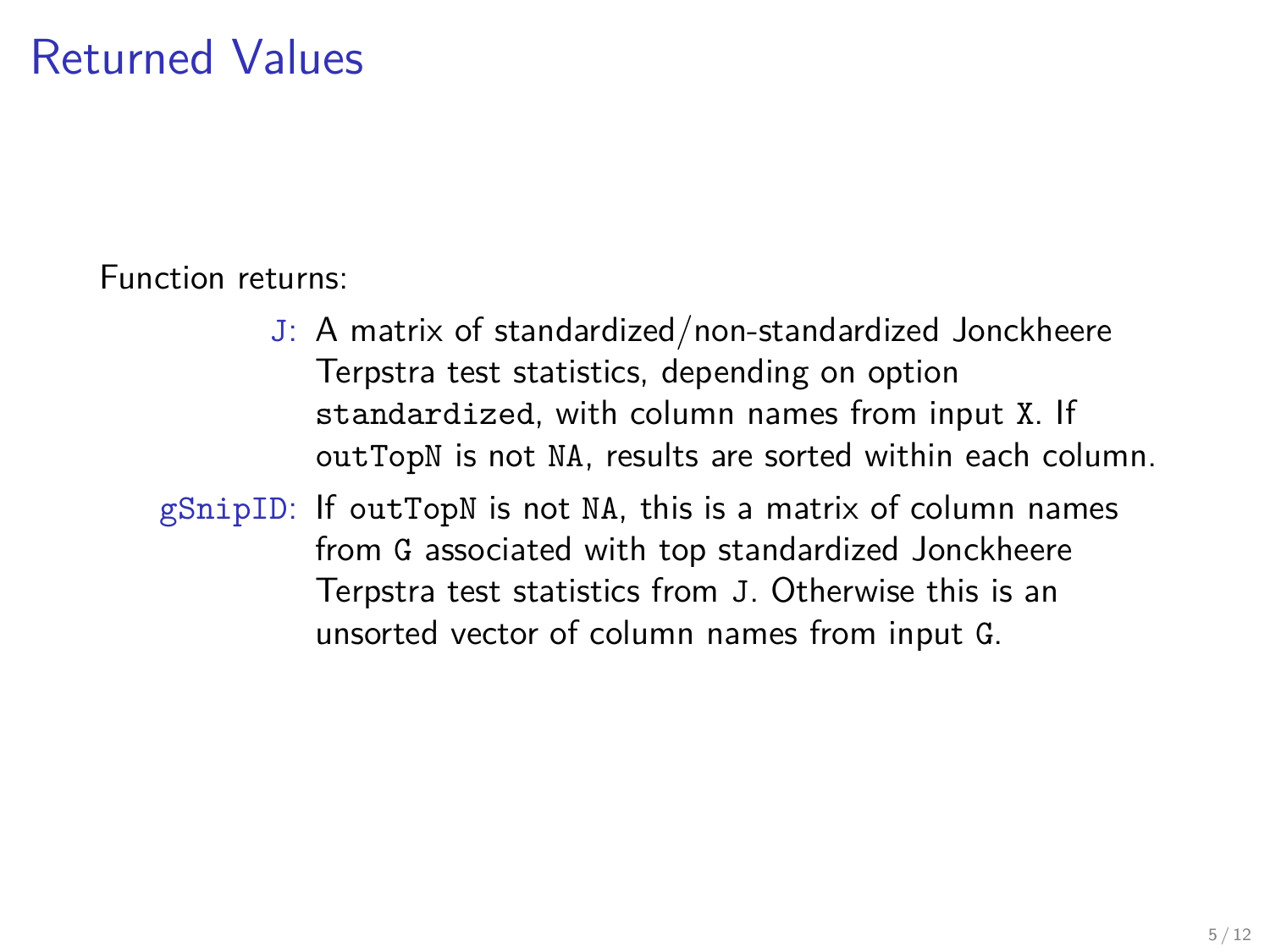### <span id="page-5-0"></span>Simulate Data

1 Define the number of markers, patients, and SNPs:

```
num_patient <- 100
num marker <- 4
num_SNP <- 50
```
- 2 Create two matrices containing marker levels and genotype information.
	- a. X\_pat\_mak contains the patients' marker levels.
	- b. G\_pat\_SNP contains the patients' genotypes.

```
set.seed(12345);
X_pat_mak <- matrix(rnorm(num_patient*num_marker),
                    num_patient,
                    num_marker)
G_pat_SNP <- matrix(rbinom(num_patient*num_SNP,2,0.5),
                    num_patient,
                    num_SNP)
colnames(X_pat_mak) <- colnames(X_pat_mak, do.NULL = FALSE, prefix = "Mrk:" )
colnames(G_pat_SNP) <- colnames(G_pat_SNP, do.NULL = FALSE, prefix = "SNP:" )
```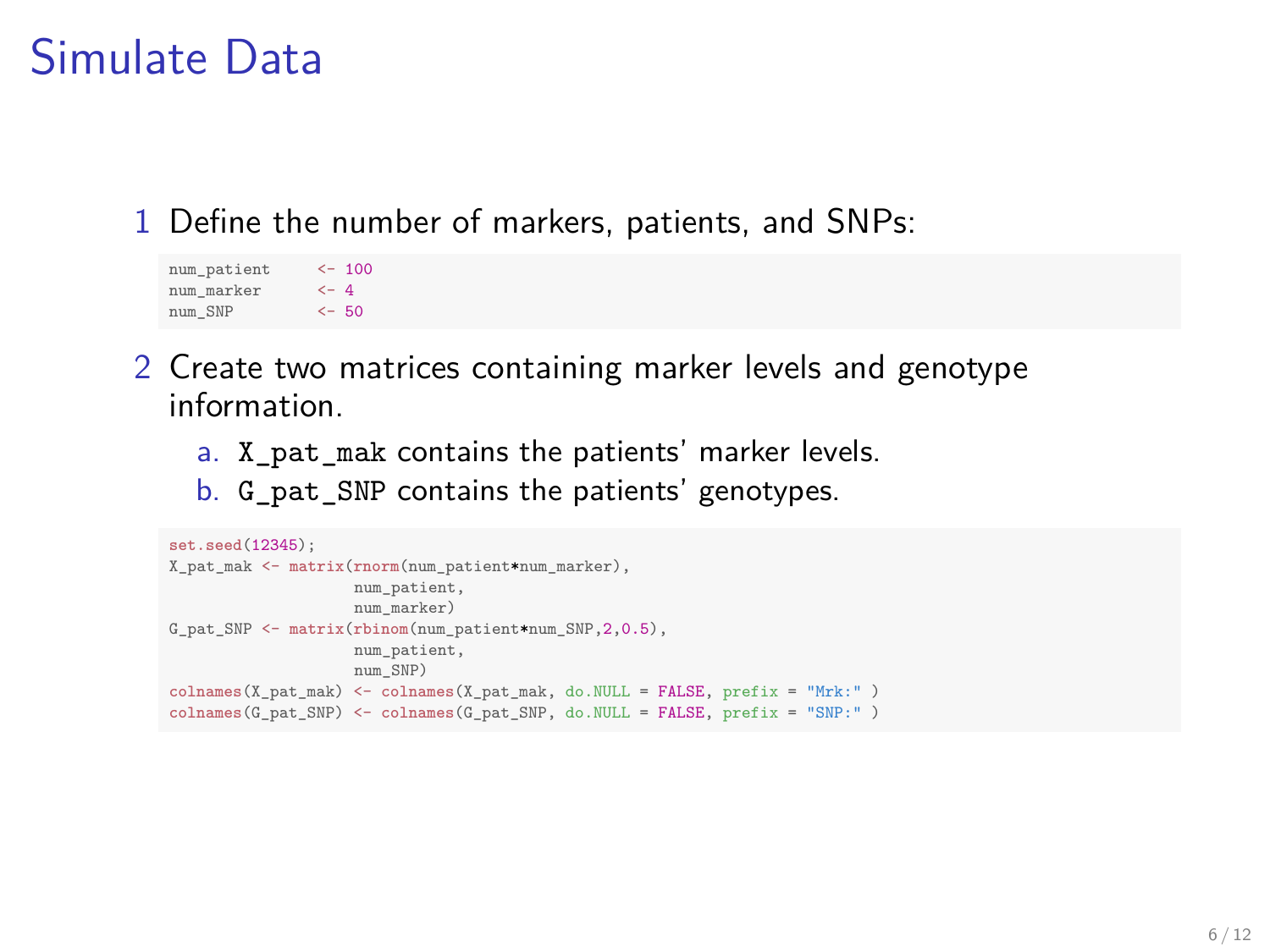

Load jtGWAS (after installing its dependent packages):

**library**(jtGWAS)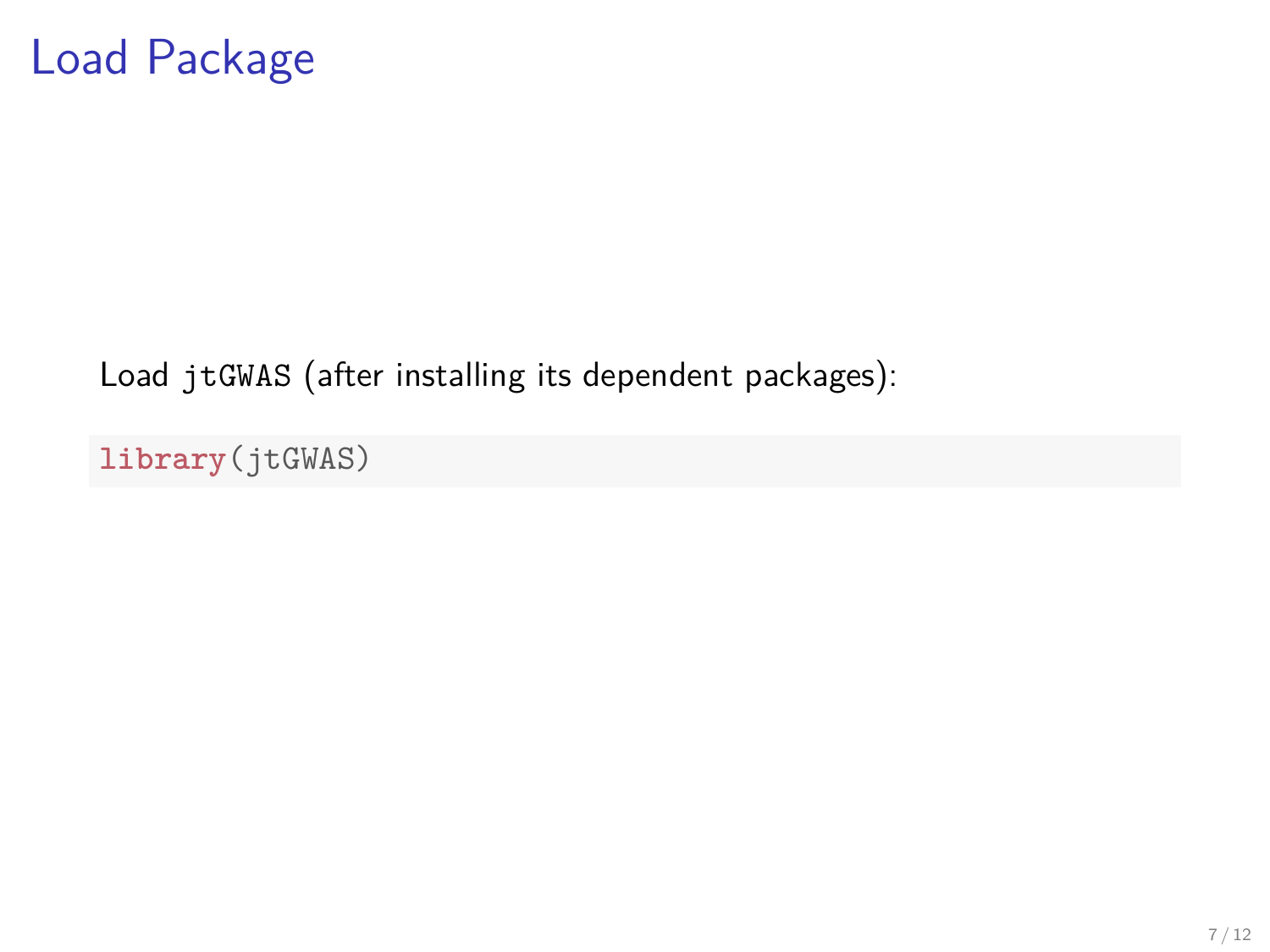### Example Execution

JTStat <- **jtGWAS**(X\_pat\_mak, G\_pat\_SNP, outTopN=10) **summary**(JTStat, marker2Print=1:4, SNP2Print=1:5)

| ##<br>##<br>##<br>## |                                    | Johckheere-Terpstra Test for Large Matrices<br>P-values for Top Standardized Statistics |                                    |                                    |                                     |
|----------------------|------------------------------------|-----------------------------------------------------------------------------------------|------------------------------------|------------------------------------|-------------------------------------|
| ##                   |                                    |                                                                                         |                                    |                                    |                                     |
| ##<br>##             |                                    |                                                                                         | Mrk:2                              | Mrk:31                             | Mrk:4                               |
| ##                   | Mrk:1                              |                                                                                         |                                    |                                    |                                     |
| ##                   | SNPID P-value                      |                                                                                         | SNPID P-value                      | SNPID P-value                      | SNPID P-value                       |
| ##<br>##             | SNP:35 1.7e-021                    |                                                                                         | SNP:35 2.0e-02                     | SNP:20 1.9e-021                    | SNP:46 1.2e-021                     |
| ##                   | SNP:17 1.7e-021                    |                                                                                         | SNP:7 5.7e-021                     | SNP:49 3.5e-021                    | SNP:34 1.7e-021                     |
| ##<br>##             | SNP:27 7.0e-021<br>SNP:28 7.0e-021 |                                                                                         | SNP:46 9.1e-021<br>SNP:40 9.4e-021 | SNP:26 3.8e-021<br>SNP:47 5.6e-021 | SNP: 47 3.7e-021<br>SNP:23 4.5e-021 |
| ##                   | SNP:14 8.8e-021                    |                                                                                         | SNP:29 1.5e-01                     | SNP:30 9.7e-021                    | SNP:16 5.1e-021                     |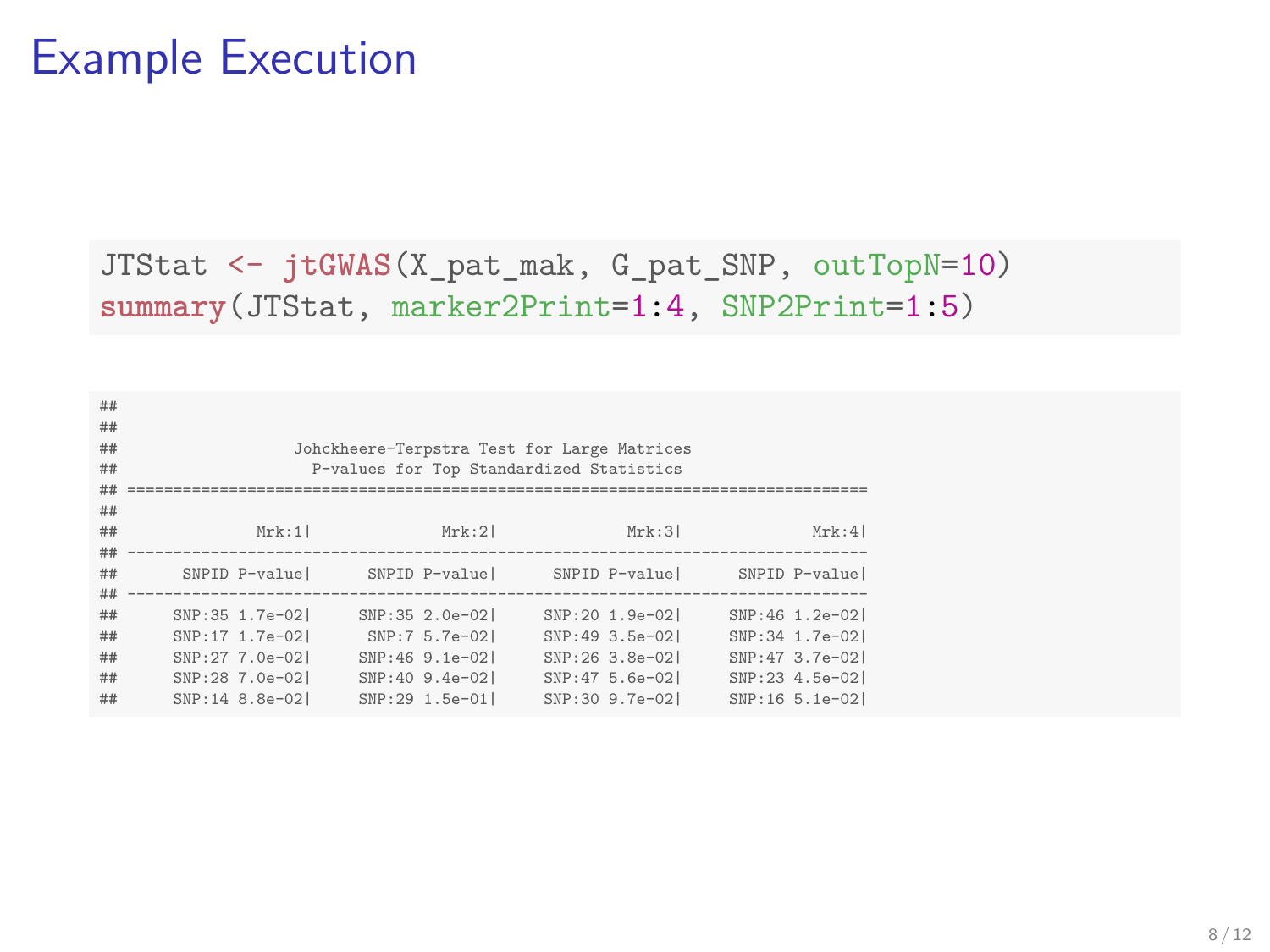# Example Execution: Statistics in the Summary

**summary**(JTStat, marker2Print=1:4, SNP2Print=1:5, printP=FALSE)

| ## |        |           |                                             |          |                             |               |        |           |
|----|--------|-----------|---------------------------------------------|----------|-----------------------------|---------------|--------|-----------|
| ## |        |           |                                             |          |                             |               |        |           |
| ## |        |           | Johckheere-Terpstra Test for Large Matrices |          |                             |               |        |           |
| ## |        |           |                                             |          | Top Standardized Statistics |               |        |           |
| ## |        |           |                                             |          |                             |               |        |           |
| ## |        |           |                                             |          |                             |               |        |           |
| ## |        | Mrk:1     |                                             | Mrk:21   |                             | Mrk:31        |        | Mrk:4     |
|    |        |           |                                             |          |                             |               |        |           |
| ## |        |           |                                             |          |                             |               |        |           |
| ## | SNPTD  | $J*1$     | SNPTD                                       | $J*1$    | SNPTD                       | $J*1$         | SNPTD  | $J*$      |
| ## |        |           |                                             |          |                             |               |        |           |
| ## | SNP:35 | $-2.3901$ | SNP:35                                      | $-2.331$ | SNP:20                      | 2.350         | SNP:46 | 2.505     |
| ## | SNP:17 | $-2.3881$ | SNP:7                                       | 1.905    | SNP:49                      | $-2.106$      | SNP:34 | 2.396     |
| ## | SNP:27 | $-1.813$  | SNP:46                                      | 1.693    | SNP:26                      | $-2.072$      | SNP:47 | $-2.0891$ |
| ## | SNP:28 | 1.813     | SNP:40                                      | 1.676    |                             | SNP: 47 1.914 | SNP:23 | 2,000     |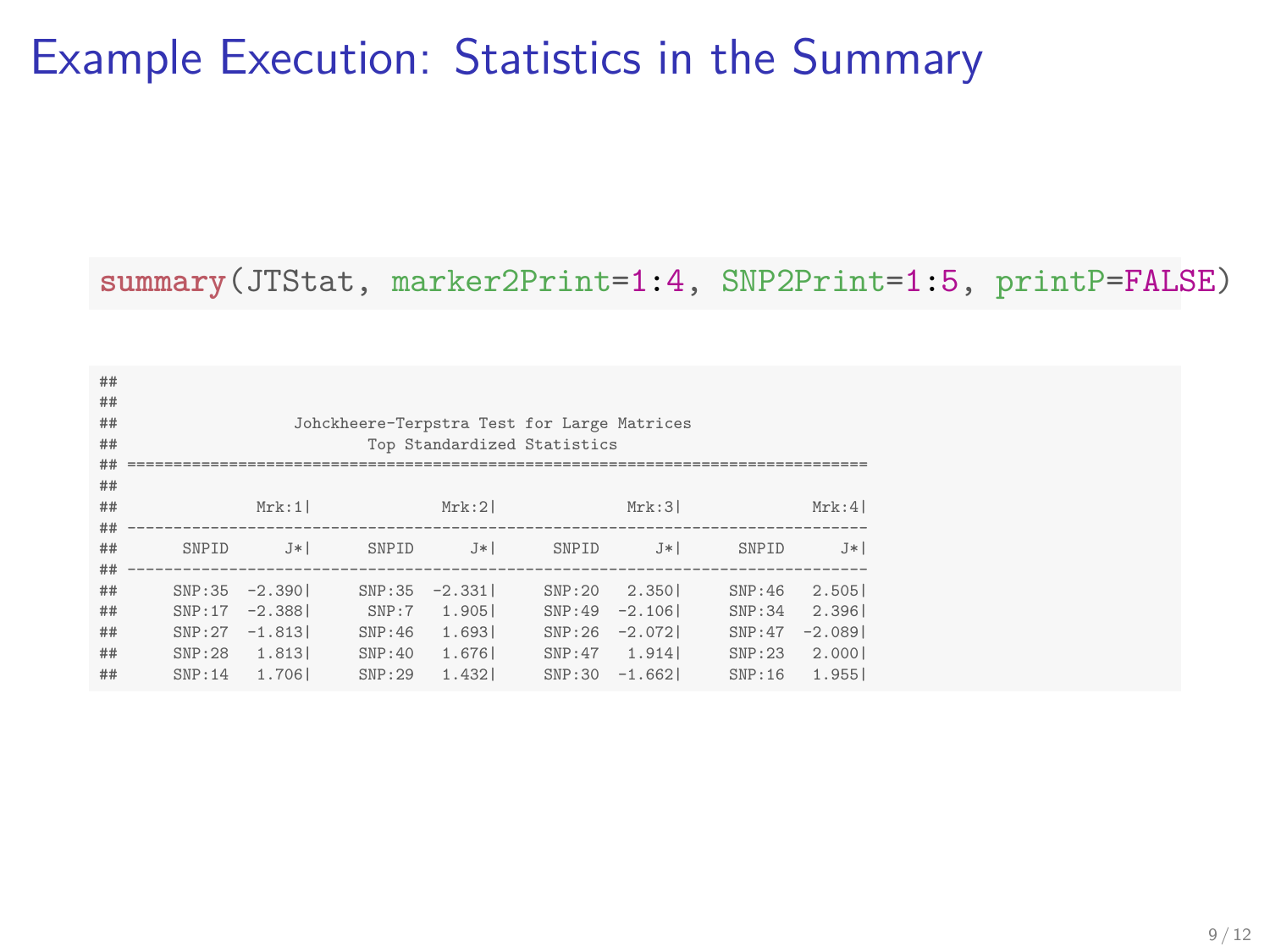# Example Execution: Sorting in the Summary

JTAll <- jtGWAS(X pat mak, G pat SNP, outTopN=NA) **summary**(JTAll, marker2Print=1:4, SNP2Print=1:3) **summary**(JTAll, marker2Print=1:4, outTopN=3)

```
##
## Johckheere-Terpstra Test
      D-values Based on Standardized Statistics
##
## Mrk:1 Mrk:2 Mrk:3 Mrk:4
## SNP:1 0.2931953 0.7711424 0.5877522 0.1610595
## SNP:2 0.9120503 0.6085816 0.8017917 0.3169385
## SNP:3 0.5081104 0.3280014 0.5546797 0.2823776
##
##
                   Johckheere-Terpstra Test for Large Matrices
## P-values for Top Standardized Statistics
           ## ================================================================================
##
## Mrk:1| Mrk:2| Mrk:3| Mrk:4|
   ## --------------------------------------------------------------------------------
## SNPID P-value| SNPID P-value| SNPID P-value| SNPID P-value|
   ## --------------------------------------------------------------------------------
## SNP:35 1.7e-02| SNP:35 2.0e-02| SNP:20 1.9e-02| SNP:46 1.2e-02|
                        SNP:7 5.7e-02|
## SNP:27 7.0e-02| SNP:46 9.1e-02| SNP:26 3.8e-02| SNP:47 3.7e-02|
```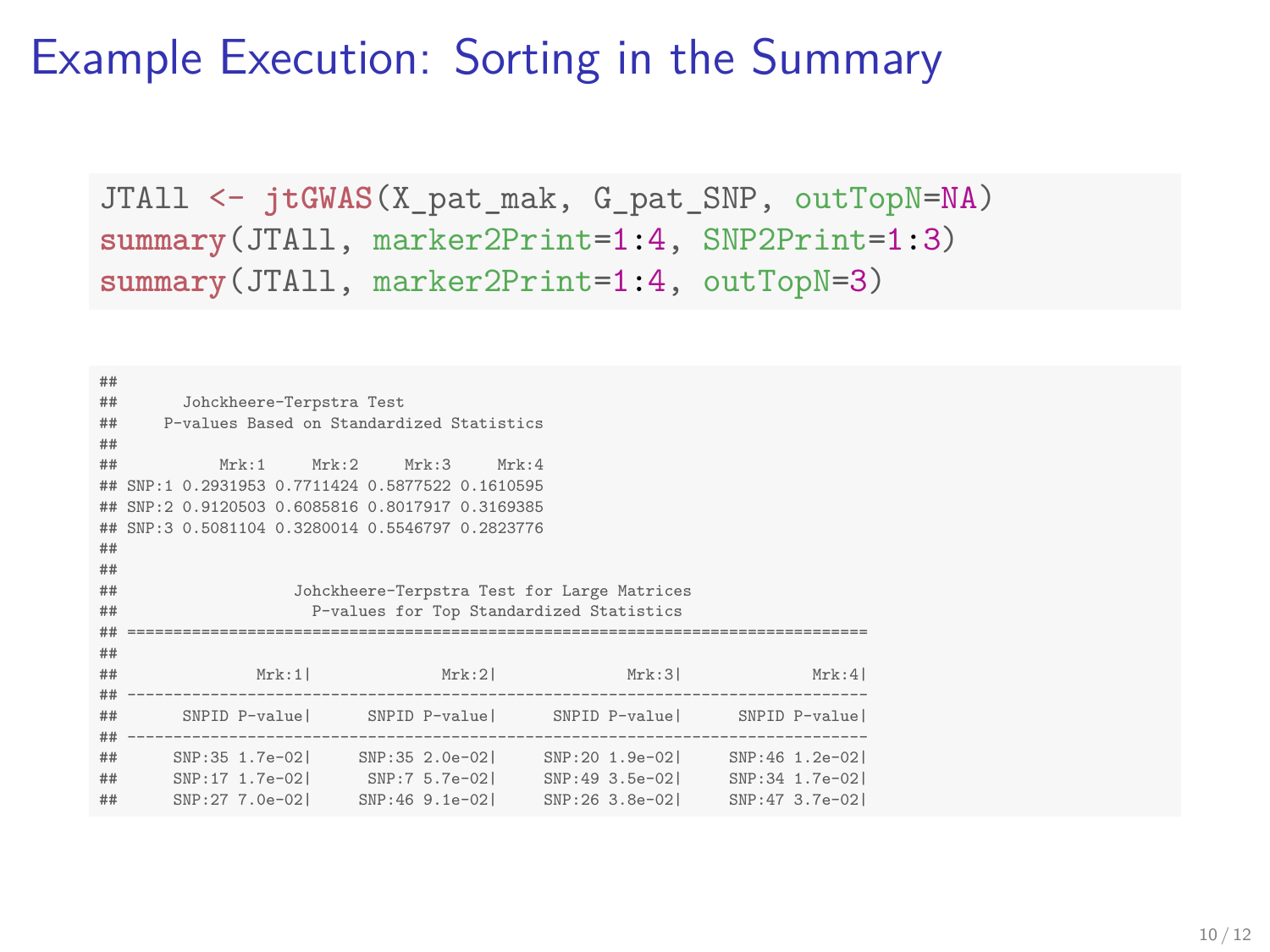#### **References**

Hollander, M. and Wolfe, D. A., Nonparametric Statistical Methods. New York, Wiley, 2nd edition, 1999.